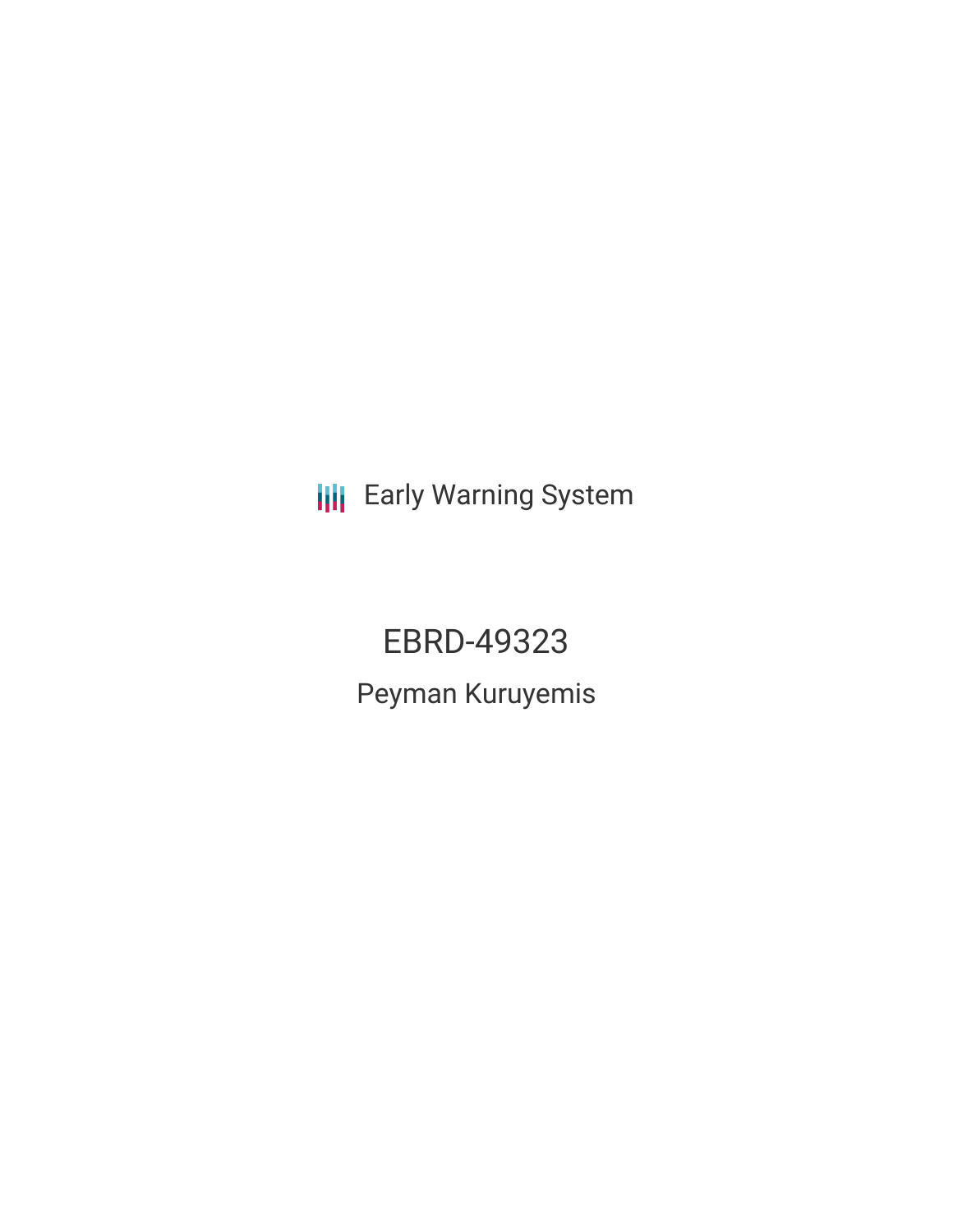

## **Quick Facts**

| <b>Countries</b>               | Turkey                                                  |
|--------------------------------|---------------------------------------------------------|
| <b>Financial Institutions</b>  | European Bank for Reconstruction and Development (EBRD) |
| <b>Status</b>                  | Approved                                                |
| <b>Bank Risk Rating</b>        | B                                                       |
| <b>Voting Date</b>             | 2017-11-29                                              |
| <b>Borrower</b>                | Peyman Kuruyemis Gida San. ve Tic. A.S.                 |
| <b>Sectors</b>                 | <b>Agriculture and Forestry</b>                         |
| <b>Investment Type(s)</b>      | Loan                                                    |
| <b>Investment Amount (USD)</b> | \$37.92 million                                         |
| <b>Loan Amount (USD)</b>       | \$37.92 million                                         |
| <b>Project Cost (USD)</b>      | $$37.92$ million                                        |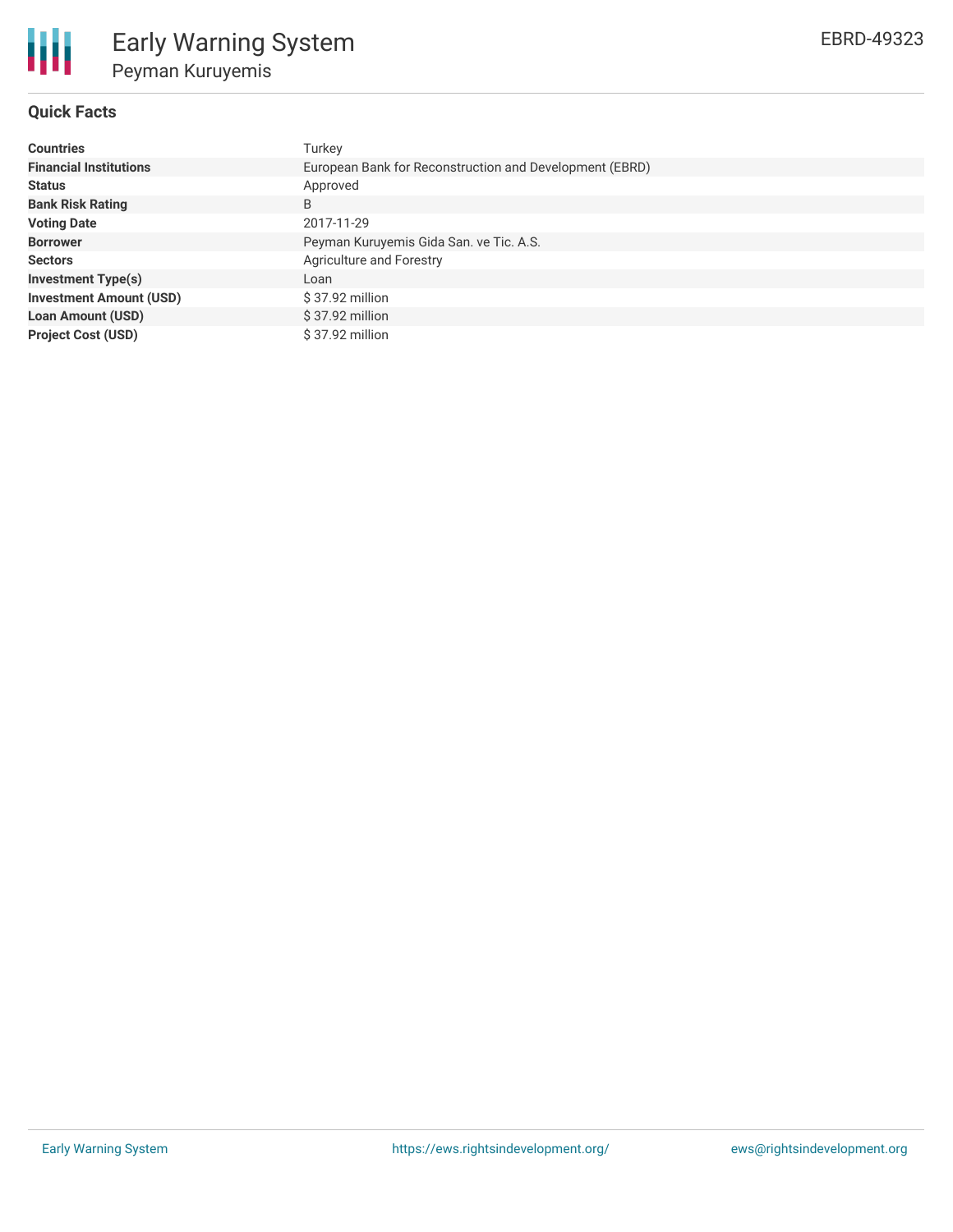

## **Project Description**

According to EBRD website, the project is a long-term senior secured syndicated loan of EUR 32 million to the Turkish producer of dried fruits, nuts and seeds, Peyman Kuruyemis Gida San. ve Tic. A.S. The proceeds of the transaction will be used to support the company's investment programme including the new production facility investment and capex for 2017 and working capital requirements.

It will finance Peyman Kuruyemis's investment in a new factory as the company is launcing new products and expanding into new markets. The transition impact of this project is expected to be primarily derived from market expansion through backward linkages to local farmers and transfer and dispersion of skills.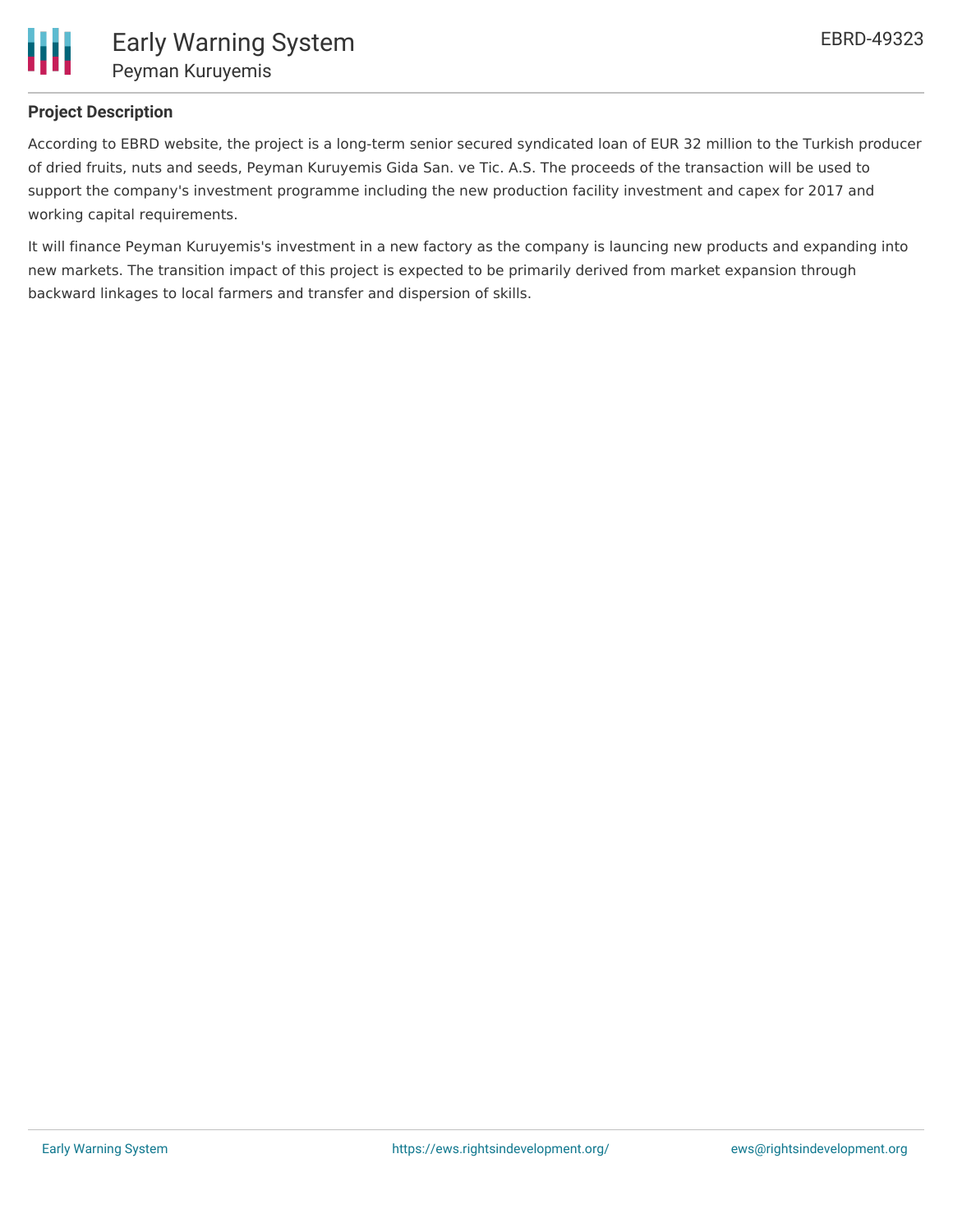

### **Investment Description**

European Bank for Reconstruction and Development (EBRD)